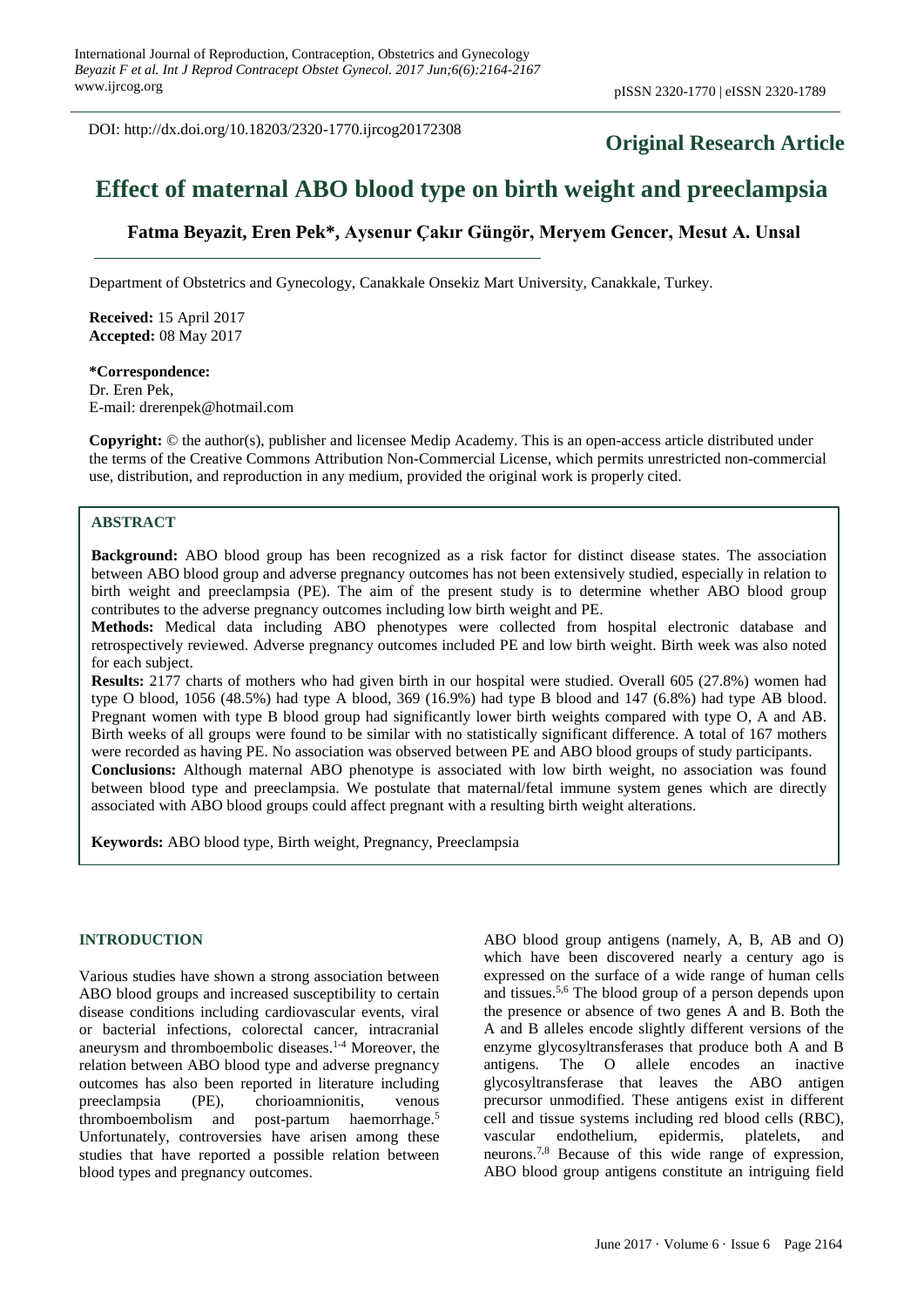of research outside the area of transfusion and transplantation medicine including the area of reproductive medicine. In this context, PE is the most studied disease condition that is accused to be associated with ABO blood type. Preliminary studies suggest that ABO blood type of pregnant women is an independent risk factor for adverse pregnancy outcomes. Unfortunately, the relationship between ABO blood groups and PE which has been observed in many studies for years resulted in conflicting conclusions.<sup>9,10</sup>

Adverse pregnancy complications including PE, preterm birth and delivery of low birth weight (LBW) babies represent a major global public health concern. Although these complications generally depend upon the underlying maternal medical conditions such as poorly controlled blood pressure and diabetes, fetal and placental factors can also be responsible from this fetal complication.<sup>11</sup> In this context, LBW is one of the most intractable and yet clinically relevant complication affecting human pregnancies with an increased neonatal mortality and morbidity rates. Regardless of gestational age, LBW is defined as a birth weight of a liveborn infant of 2500 g or less. LBW babies are significantly at risk of death, contributing to the high perinatal morbidity and mortality. <sup>12</sup> Despite a great number of risk factors that is known to be associated with LBW, in 40% of cases the exact mechanisms causing LBW are not known. <sup>13</sup> Based on the association between ABO blood group and adverse pregnancy outcomes, we hypothesized that blood group antigens may be responsible for the pathogenesis of LBW babies. Therefore, the goal of this study was to evaluate ABO blood types with some common adverse pregnancy events including PE, LBW and preterm delivery.

#### **METHODS**

This retrospective study was conducted in the Department of Obstetrics and Gynecology at Çanakkale 18 Mart University, Turkey. After the approval from the same university's Institutional Ethics Board, we used the hospital's electronic database which contains multiple data fields on demographic and clinical variables for both mothers and neonates. We retrospectively analyzed 2177 women who had given birth in our hospital between November 2012 and December 2016. Only mothers with documented ABO blood group was included in the present study. Women having a history of any drug use (except for vitamins, iron and folate), multi-fetal pregnancy, erythroblastosis fetalis were excluded from the study.

PE is defined as gestational hypertension with proteinuria. Regardless of gestational age, LBW was defined as weight at birth  $\langle 2500 \text{ g}$ , up to and including 2499 g. The gestational age at birth was classified as term  $(\geq)37$  weeks) and preterm  $(\leq)36+6$  weeks). Statistical analysis was done with SPPS version 19 (SPSS Inc., Chicago, IL, USA). Continuous variables were given as mean ±standard deviation; categorical variables were defined as percentages. Qualitative variables are given as percent. A P-value below 0.05 was considered significant.

#### **RESULTS**

A total of 2177 pregnant women included in the present study. Mean age of study participants were 28.8±5.4. Mean age of the study participants according to ABO blood groups are presented in Table 1. The most common blood type detected in our study group was type A (48.5%) (Table 1).

| <b>Blood type</b> | Mean age (years) | $\mathbf n$ | $\frac{0}{0}$ |
|-------------------|------------------|-------------|---------------|
| $O+$              | $28.9 + 5.1$     | 543         | 24.9          |
| $O-$              | $29.1 + 6.1$     | 62          | 2.8           |
| $A+$              | $28.9 + 5.4$     | 958         | 44.0          |
| $A -$             | $28.8 + 5.5$     | 98          | 4.5           |
| $B+$              | $28.5 + 5.3$     | 274         | 12.6          |
| $B -$             | $29.2 \pm 6.1$   | 95          | 4.6           |
| $AB+$             | $28.2 + 5.7$     | 128         | 5.8           |
| $AB-$             | $29.1 \pm 6.1$   | 19          | 0.8           |
| Total             |                  | 2177        | 100           |

**Table 1: ABO blood types of study participants.**

605 out of 2177 pregnants had type O blood, 1056 had type A blood, 369 had type B blood and 147 had type AB blood. Mean birth weight and birth week of pregnant women are given in Table 2. Pregnant women with type B blood group had significantly lower birth weights compared with type O, A and AB. Birth weeks of all groups were found to be similar with no statistically significant difference (Table 2).

**Table 2: Birth week, birth weight and presence of preeclampsia according to blood groups.**

|                     | <b>Blood groups</b> |                |              |                |            |  |  |
|---------------------|---------------------|----------------|--------------|----------------|------------|--|--|
|                     | $O(n=605)$          | $A(n=1056)$    | $B(n=369)$   | $AB(n=147)$    | D          |  |  |
| Birth weight (gram) | $3294 + 562$        | $3137 + 543$   | $3005 + 571$ | $3127 \pm 489$ | $< 0.001*$ |  |  |
| Birth week          | $38.5 \pm 1.8$      | $38.3 \pm 1.9$ | $38.1 + 2.6$ | $38.3 \pm 1.7$ | NS.        |  |  |
| Preeclampsia        |                     |                |              |                | NS         |  |  |
| Yes $(n, %)$        | 48 (7.9)            | 71 (6.7)       | 35(9.4)      | 13(8.8)        |            |  |  |
| No $(n, %)$         | 547 (94.9)          | 985 (93.3)     | 338 (90.6)   | 134 (91.2)     |            |  |  |

\*B blood type versus O, A and AB blood type.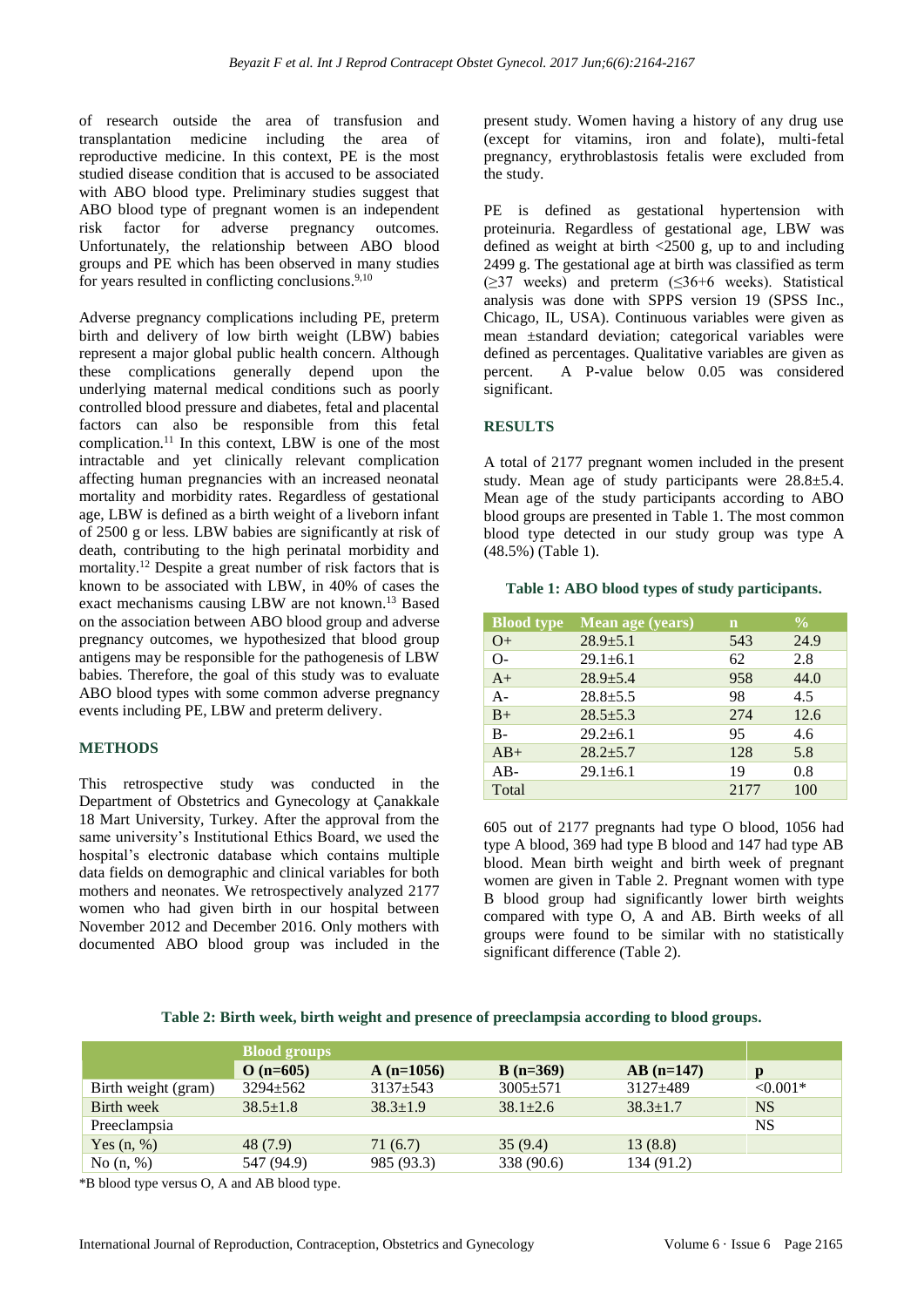A total of 167 (7.6%) mothers were recorded as having PE. According to the blood groups, 7.9% pregnants with O group, 6.7% pregnants with A group, 9.4% pregnants with B group and 8.8% pregnants with O group had PE (table 2). PE rates were similar in four distinct blood groups (p=0.876) (Table 2).

6.9% pregnants with O group, 10.1% pregnants with A group, 17.1% pregnants with B group and 10.2% pregnants with AB group had LBW babies. (Table 3). LBW babies were significantly higher in mothers with B blood group  $(p<0.005)$ .

#### **Table 3: Low birth weight babies (<2500 gram) according to maternal ABO blood group.**

|           | <b>Blood group</b> | n        | $\mathbf{v}_0$ |
|-----------|--------------------|----------|----------------|
|           |                    | 42/605   | 6.9            |
| Low birth |                    | 107/1056 | 10.1           |
| weight    | R                  | 63/369   | 17.1           |
|           | AB                 | 15/147   | 10.2           |

### **DISCUSSION**

Several lines of evidence had previously suggested a possible association between ABO blood group and risk of adverse pregnancy outcomes including PE, chorioamnionitis, and venous thromboembolism. 5,6,14 Despite potential pathophysiological mechanisms and pathways which have been put forward to explain these associations, many conflicting results still awaits resolution. This study is performed in order to understand the existing body of knowledge and to fill the gap in this area.

The main finding of the present study is to show that type B blood group is associated with LBW in pregnant women with no associated disease. Although no literature data exists regarding the association between ABO blood groups and birth weight, it is believed that ABO blood group antigens attached to cell surface glycoconjugates play many important roles in immune and coagulation systems. <sup>15</sup> Moreover, particular combinations of maternal/fetal immune system genes which are directly associated with ABO blood groups could affect pregnants with a resulting birth weight alterations. In addition, fetal growth in uterus partially depends on the maternal blood supply to the placenta which necessitates structural modifications of the uterine spiral arteries. <sup>16</sup> Therefore, the causative role of non-O blood type in arterial thrombosis may put a pregnant at a specific risk according to her inherited blood group antigens during pregnancy. In this study, we observed that 7.9% pregnants with O group, 6.7% pregnants with A group, 9.4% pregnants with B group and 8.8% pregnants with O group had PE. Although there was no significant association between ABO blood group and PE, several studies have convincingly proven that the ABO blood type could play a partial role in the pathogenesis of PE. 14,17 The most plausible factor linking PE to ABO blood type is the existence of a prothrombotic state especially in cases with non-O blood groups. Women with AB blood group have elevated plasma levels of coagulation factors including factor VIII and von Willebrand factor (vWF), triggering or worsening the pathophysiologic events that lead to PE. One other mechanism linking ABO blood group to PE seems to be maternal immune response related to placental protein 13 (PP13) which differentially binds to erythrocytes from distinct ABO groups, with strongest binding to blood group AB. 15,18 In the first trimester, reduced expression of PP13 in placenta may contribute to the early pathogenetic events in the placental microenvironment leading to PE.

Although various studies have examined a causal relationship between maternal ABO antigens and preeclampsia, there is still no consensus on whether a true association does exist. In a recent study by [Phaloprakarn](https://www.ncbi.nlm.nih.gov/pubmed/?term=Phaloprakarn%20C%5BAuthor%5D&cauthor=true&cauthor_uid=22678143) and [Tangjitgamol,](https://www.ncbi.nlm.nih.gov/pubmed/?term=Tangjitgamol%20S%5BAuthor%5D&cauthor=true&cauthor_uid=22678143) it was found that women with A or AB blood types, but not B, were at increased risk of PE compared with O type individuals.<sup>9</sup> Similarly, Spinillo and colleagues and Hiltunen and colleagues showed that PE risk was increased by 2.1- to 3.1-fold in Italian and Finnish gravidas with AB blood group compared to that in pregnant women with O blood group.19,20 Contrary to these reports [Hentschke](https://www.ncbi.nlm.nih.gov/pubmed/?term=Hentschke%20MR%5BAuthor%5D&cauthor=true&cauthor_uid=26104423) et al demonstrated that there were no association between blood groups and the development of PE. <sup>21</sup> In overall with so many variables and conflicting results, it is difficult to draw a definitive conclusion regarding a probable association between ABO blood types and PE.

We recognize some limitations of this analysis. Firstly, this is a retrospective study which includes a cohort from a single academic center. Second, we didn't analyse the association between ABO blood group and other adverse pregnancy outcomes such as chorioamnionitis, venous thromboembolism and gestational diabetes mellitus. And finally, missing data in this retrospective study may have weakened the association of the variables examined in this study.

#### **CONCLUSION**

In conclusion, we have demonstrated a potential association between ABO blood groups and birth weight which needs to be further investigated by prospective randomized trials.

*Funding: No funding sources Conflict of interest: None declared Ethical approval: The study was approved by the Institutional Ethics Committee*

#### **REFERENCES**

1. Shavakhi A, Hajalikhani M, Minakari M, Norian A, Riahi R, Azarnia M, et al. The association of non-O blood group and severity of liver fibrosis in patients